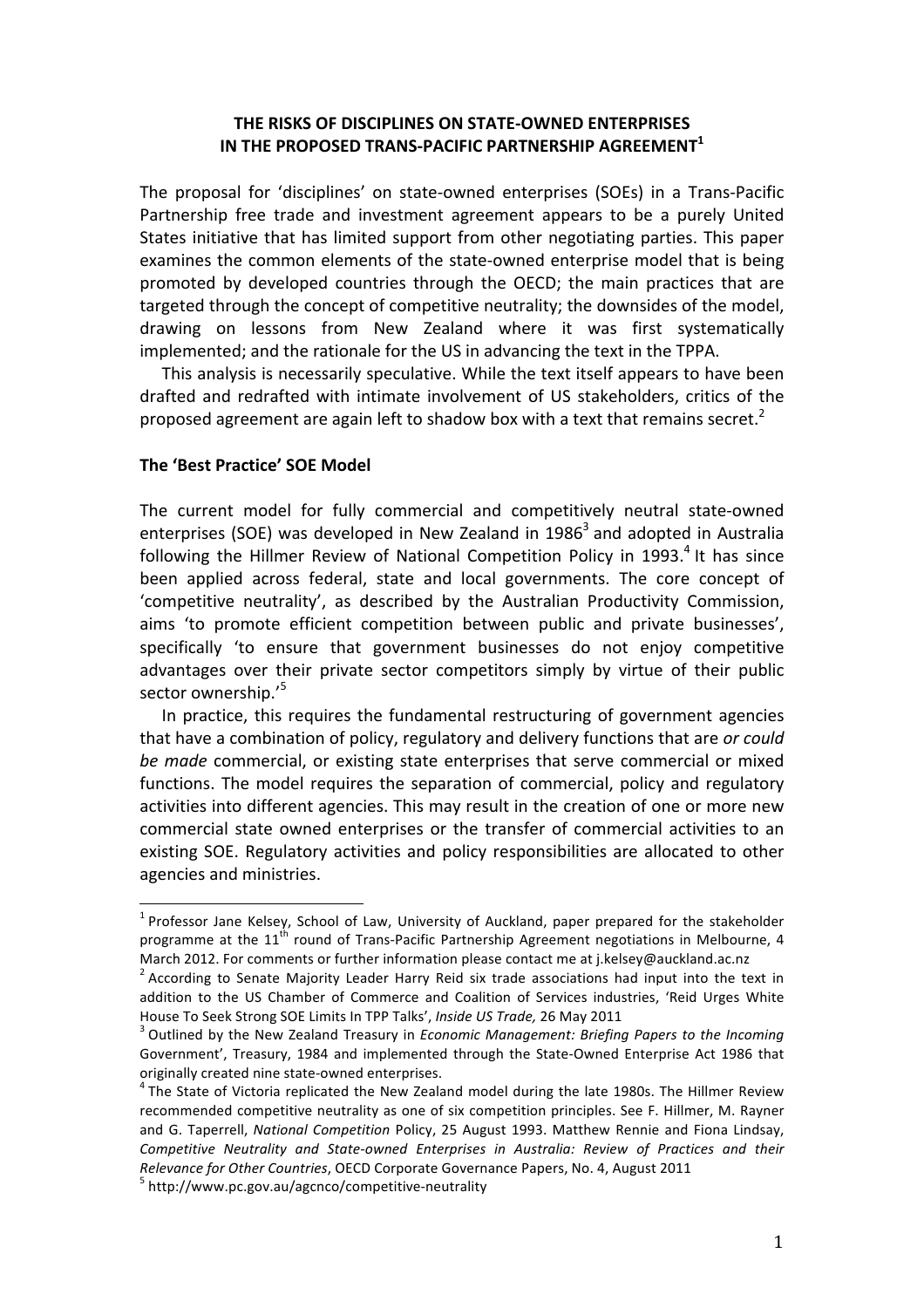SOEs are **structured** under law as if they were private corporations:

- ministerial shareholders (usually the portfolio minister and the minister of finance or SOEs), who set the performance indicators and appoint the board of directors;
- a board of directors drawn from the private sector, paid at private sector rates;
- a chief executive appointed by and accountable to the board, usually drawn from the private sector and paid at private sector rates;
- the chief executive is the employer of all other staff, who are treated as private (nor public) sector workers; and
- SOEs report annually, a central monitoring unit oversees financial and nonfinancial performance and parliamentary committees can seek testimony.

### The **statutory framework** sets out:

- the overriding objective to act as a commercial business;
- responsibilities to employees and communities, which are subordinated to the commercial objective;
- provision of non-commercial activities required by shareholding ministers to be separately contracted and funded on a full cost recovery basis;
- the governance structure;
- reporting obligations; and
- terms for raising debt.

Their **commercial operation**s are maintained at arms length from government:

- Ministers and the Board agree an annual statement of intent including the required dividend;
- the Board provides periodic reports and can be required to appear before a parliamentary committee;
- the Board and the CEO determine how to operate the business and deliver the dividend; and
- the CEO's employment package is linked to performance.

The **benefits** of the model are said to be:

- improved efficiency of government commercial operations by facing private sector disciplines;
- efficiency and fiscal benefits from delivering a commercial return on public funds held as SOE assets;
- restructuring and cutting the public sector workforce, and subjecting them to private sector employment conditions;
- preparing SOEs for privatisation (at government expense);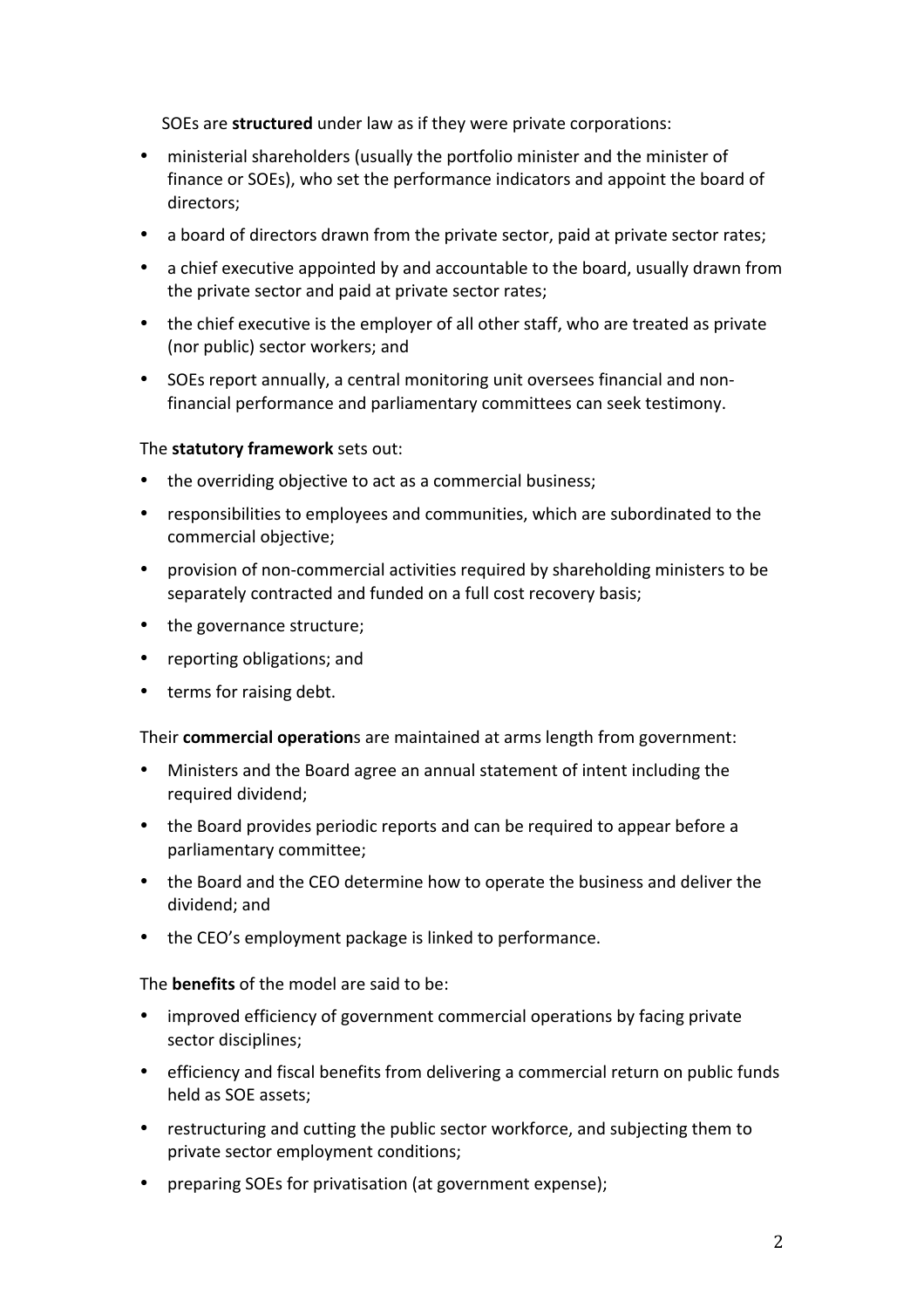- rationalising government's social obligations through explicit subsidies and rules against cross-subsidisation;
- encouraging private sector competitors by creating a level playing field;
- stronger public sector accountability for use of taxpayer funds;
- more transparent relationships between ministers and SOEs and less opportunity for hidden political interference; and
- a more consumer focused approach by state-entities.

It seems likely this model will be proposed as best practice for all TPPA parties and others that might later accede to the agreement. The authors of an OECD paper on the Australian model in late 2011 made it clear that this kind of corporatisation assumes a much more fundamental transformation:

success can probably only be copied by other countries if these are willing to undertake similarly profound reforms as were engendered as part of the Australian competition reforms in the 1990s with the active participation of the Productivity Commission.<sup>6</sup>

# Practices targeted by 'competitive neutrality'

The SOE text in the TPPA traces back to a joint report from the US Chamber of Commerce and Coalition of Services Industries that seeks to 'level the playing field' to US standards in SOE's home markets, third countries and the US itself. That paper, and various speeches and submissions, notably submissions the US-China Economic and Security Review Commission in February 2012, target a range of commercial practices:

- low cost of capital through subsidised loans, low interest rates and other forms of below market-rate financing, government bonds with implicit guarantees, grants, equity infusions, non-commercial relationships with state-owned banks, preferred access to private bank capital, debt forgiveness;
- favourable tax treatment, including through lower transaction costs;
- protection from bankruptcy and bailout support for stressed enterprises;
- exemption from payment of full dividends and requirements for full reinvestment in the enterprise;
- preferential access to resources, such as land, and other raw materials;
- preferential rates for utilities, such as electricity and water;
- targeted infrastructure development, such as road and rail lines;
- concessional export credits and export credit guarantees (although these are covered by the WTO's Agreement on Subsidies and Countervailing Measures)
- government procurement from SOEs and by SOEs from other state enterprises or

 $<sup>6</sup>$  Rennie and Lindsay, 2011, 3</sup>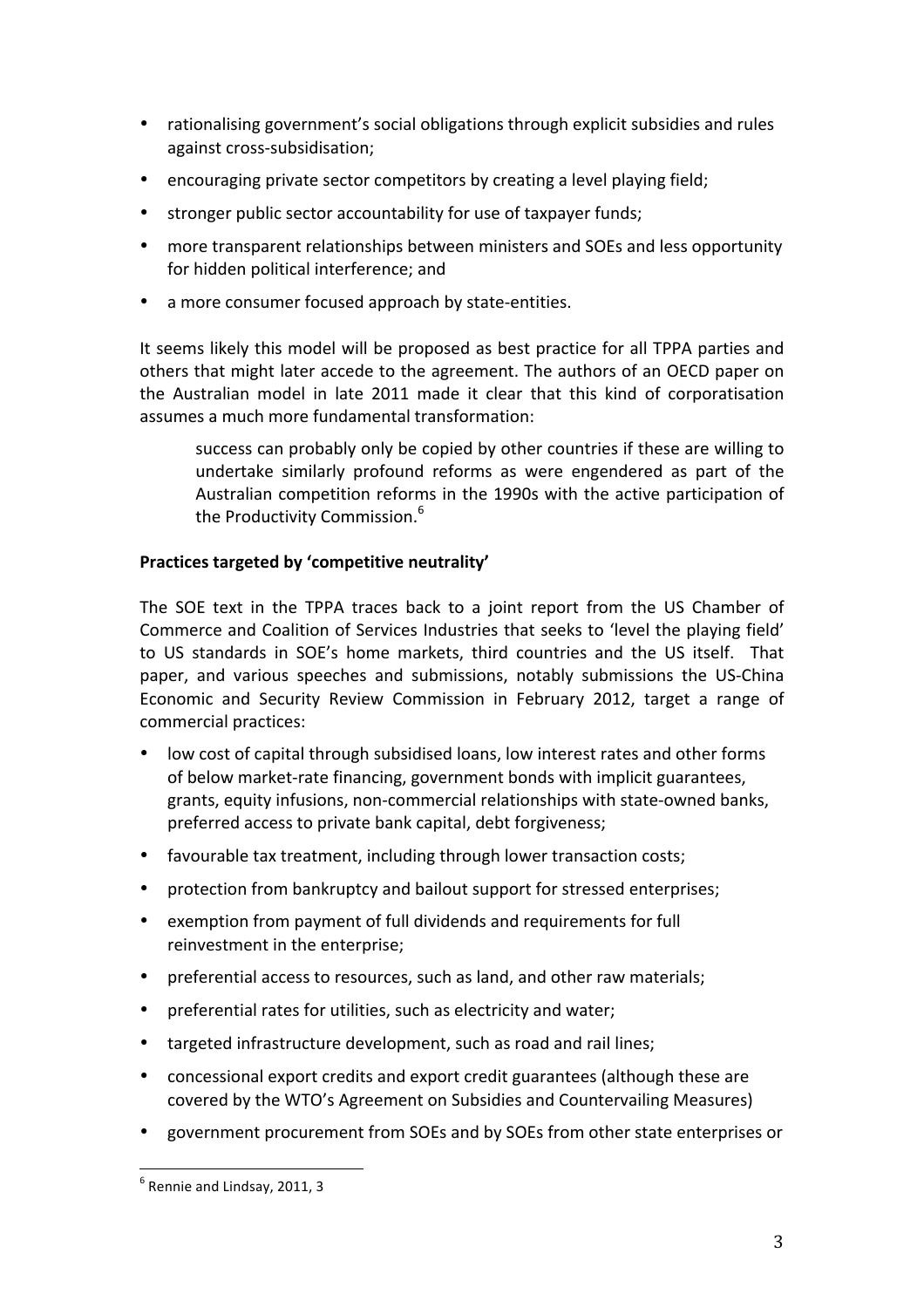local suppliers;

- links to domestic technology research facilities, and preferential R&D and technology transfer arrangements;
- favourable regulatory treatment and standard setting;
- differential financial reporting and other transparency requirements;
- differential licensing requirements and oversight through separate regulatory bodies or reporting regimes;
- exemptions from competition, consumer and fair trade practice rules, company law, other general laws and regulations;
- lack of redress for competitors to challenge uncompetitive practices; and
- subsidies for operations, including universal service obligations, which are not based on actual cost or enable for cross-subsidisation, are not open to competitive tender, provide beneficial or preferential access to networks and infrastructure, or increase market opportunities.

These could be challenged through an escalating compliance, reporting and enforcement regime that might include:

- Requiring parties to submit comprehensive annual notifications listing: all SOEs in which they have an ownership or control interest; markets in which they operate and their market shares; all forms of government support, including guarantees and the rates, terms of loans from state-owned banks, land concessions and similar information; supply contracts with state-owned suppliers; terms of major procurement and supply contracts they enter into; material transactions with related entities; and material risk factors;
- Failure to comply could result in requests for expedited information;
- Notifications could be reviewed by a standing working group and subject to questions, as per notifications at the WTO;
- Enforcement for non-compliance could follow a SCM-style assessment  $-$  a market-based proxy rate would be used to adjust tariffs on exports from a SOE according to its expected subsidy rate, or a 'snap-back' provision to suspend tariff concessions; and
- Adjudication as a final option.<sup>7</sup>

# **Some Reflections from New Zealand's Experience with SOEs**

Commentaries on corporatisation commonly extoll their success in terms of efficiency, transparency of their performance indicators and returning dividends to government. Those are often achieved thorough short-term reductions in costs, staff

 $17$  Sabina Dewan, 'CAP Presents Recommendations For SOE Disciplines Within TPP

Getting State-Owned Enterprises Right in the Trans-Pacific Partnership', Director of Globalization and International Employment at the Center for American Progress, 23 February 2012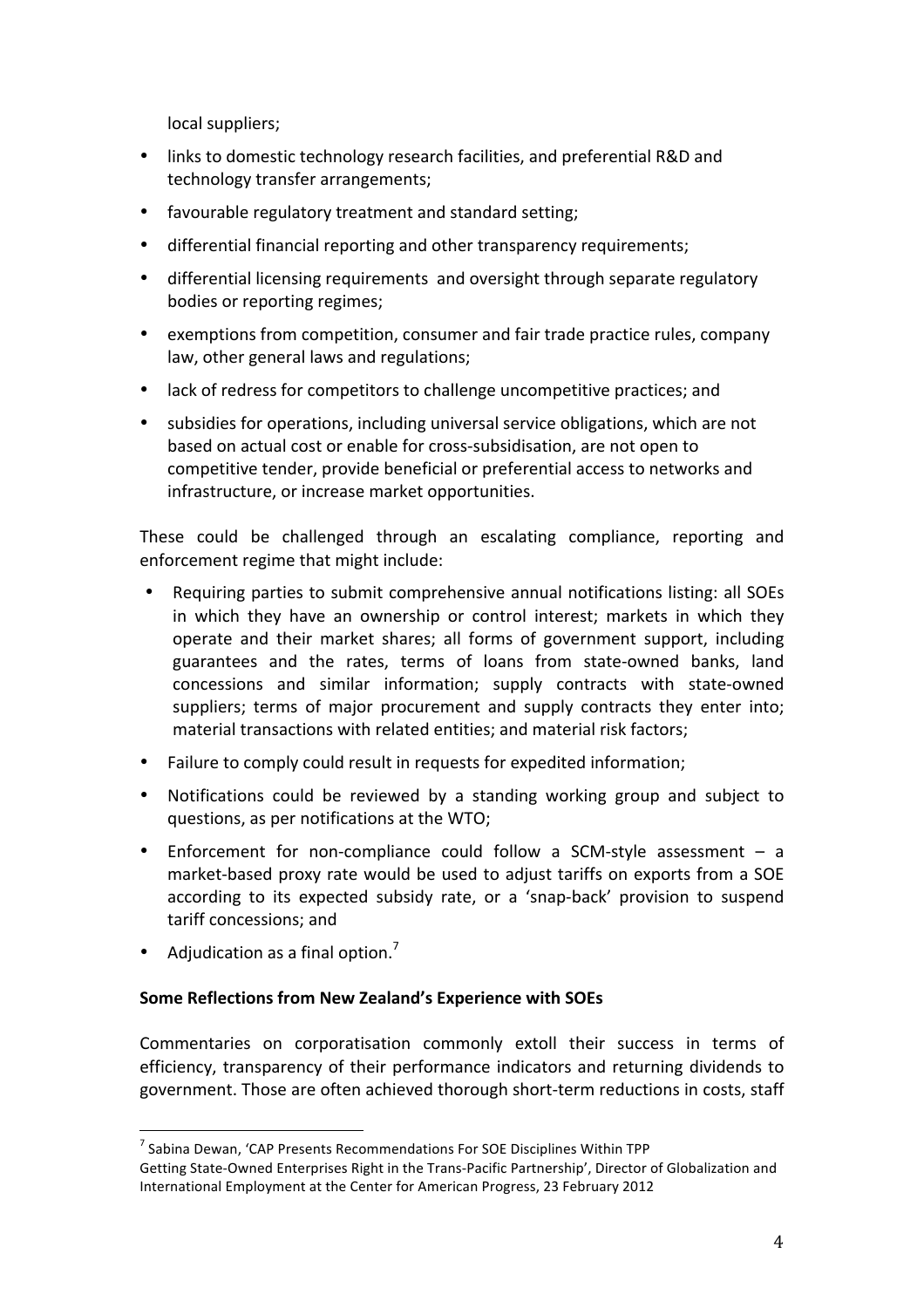and services whose immediate and longer-term impacts are not included in such assessments. Because corporatisation is often a precursor to privatisation, most evaluations of SOEs also fail to assess the broader success or failure of that continuum. The disciplines of an SOE chapter reach much further than commercial concerns, as the New Zealand experience shows. Yet even less is heard about the impact of corporations on those social, employment and public service infrastructure of the country.

A core objective of competitive neutrality is to strip state enterprises of their integral public good functions and render them discretionary add-ons. The New Zealand and Australian approach, endorsed by the OECD guidelines, eliminates the social functions of government enterprises and prevents them being performed if they are not profitable. If such activities are to continue they must be separately and transparently funded. In practice, that makes it increasingly unlikely they will occur. The New Zealand legislation provides for the government to contract SOEs to provide services that would not be commercially viable. It was used in 1988 for a short-term contract to keep several hundred post offices open for a year; that was quietly terminated early once the political furore over the closures died down. It has remained dormant since. These gaps may become normalized, and hence invisible, but they are still problematic, especially when they most affect those with the least political voice.

A second public role that disappears is the contribution of SOEs to building social capital. In New Zealand, government departments responsible for the railways, electricity, public works, forestry and telecommunications conducted most of trade training of the next generation of skilled workers. That function also disappeared with corporatisation, and was largely responsible for a skills shortage that was not compensated by market-based training mechanisms. As a result of that and declining relative pay, conditions and job opportunities, New Zealand has a serious skills deficit and depends on immigrant labour to fill the skill gap.

The SOE model has another detrimental impact for workers. One of the first steps usually taken by fully commercial SOE boards is to strip the labour force through redundancies. That often occurs at the time the SOE is created, with the costs borne equally by the government and the workers, leaving the SOE with a misleadingly healthy balance sheet. Ongoing cost cutting means further redundancies, contracting out and union-busting operations in the name of increasing productivity and efficiencies. Particular workforces that are affected by these tactics  $-$  in New Zealand's case Maori workers in provincial areas  $-$  tend never to recover their place as productive workers in the privatised economy. Meanwhile, private sector employment practices ensure that management are rewarded on private sector pay scales, with incentives linked to performance indicators that are often crudely commercial and short term.

Corporatisation in New Zealand directly challenged indigenous rights under the Treaty of Waitangi between indigenous leaders on behalf of their people and the British Crown in 1840. Maori challenged the further alienation of natural resources that had been subject of long and unresolved disputes, which they had been promised would be resolved through a new Tribunal process. At the last minute the government inserted a provision that required those exercising power under the SOE Act to comply with the principles of the Treaty. Subsequent litigation on state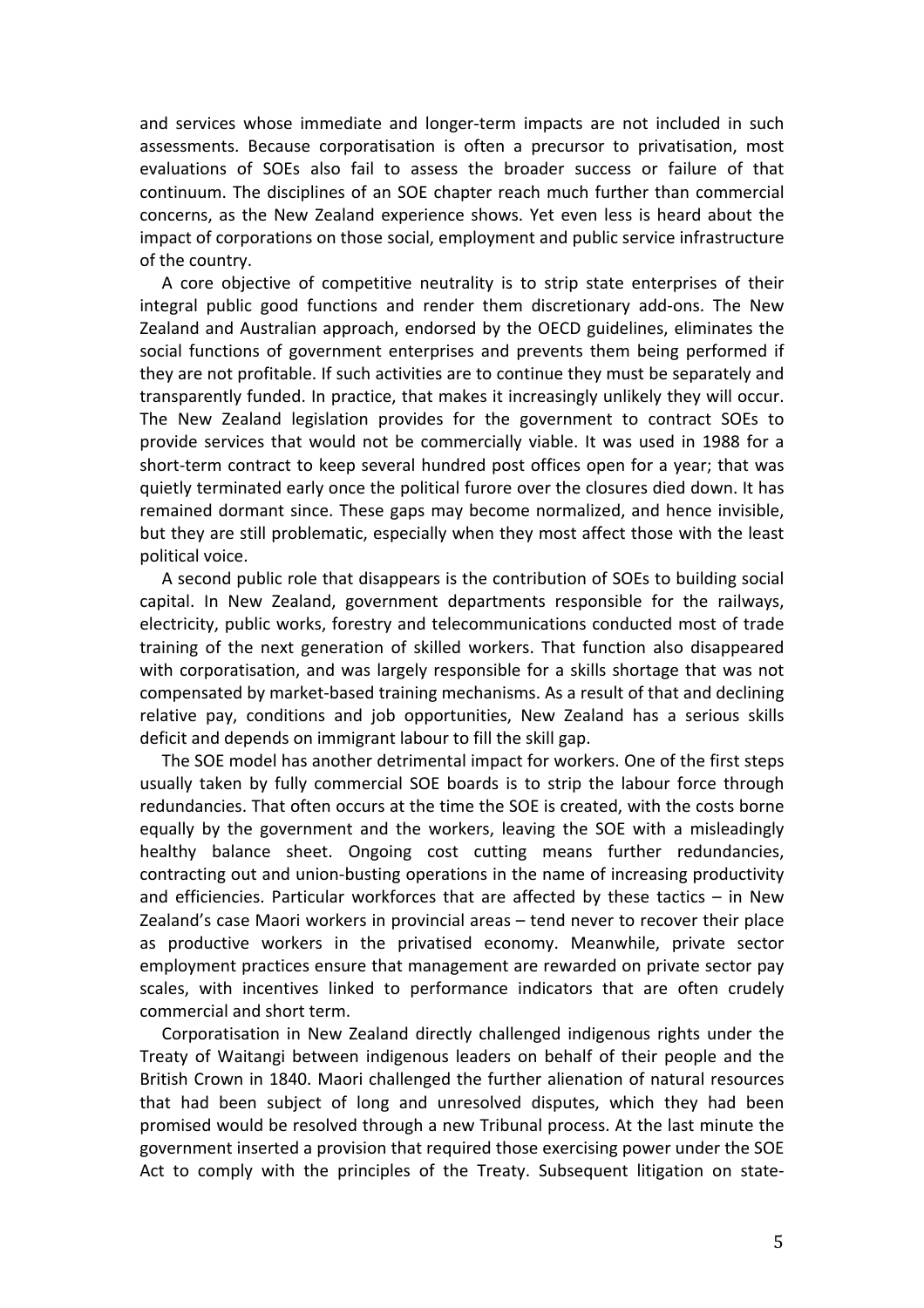owned enterprises, forestry, coal, geothermal and other resources means this remains a constitutional, political, moral and social dilemma. Just last month the government conducted a fraught round of consultations on its proposal to privatise a number of assets where indigenous rights remain unresolved.

A further serious risk is the application of the model to social services in which private providers have growing commercial interest and demand competitive neutrality. In the 1990s the New Zealand government applied the SOE model to public hospitals, the state housing operation, and the public research institutes. $8$ That saw the appointment of private sector boards of directors who, to avoid vested interest capture, excluded directors with hands-on experience of the sector. Social entities were required to operate on a competitively neutral basis and return dividends to the government, which required either introduction of user charges or cuts to services. Functions that were not fully cost recoverable or funded by explicit contractual arrangements could not be delivered. All three of these experiments were dismal failures. Each has been undone, some more rapidly than others and using different alternatives. Their ongoing problems can be sheeted home to this ideologically driven experiment of the kind being proposed in the TPPA.

A final point (of many that could be raised) is the damage caused to the fabric of the nation itself by requiring state entities that serve democratic and nation building roles, but have a commercial dimension and private sector competitors, to pursue a purely commercial model. During the time that state-owned Television New Zealand operated as an SOE and was required to operate on a competitively neutral basis with the private broadcasters, New Zealand's local content plummeted to the lowest of any OECD country. A Labour government elected in 1999 sought to address that and restore a public role to the state broadcaster. It was unable to introduce compulsory local content quotas because of GATS commitments the previous government entered into.<sup>9</sup>

The government created a diluted form of the SOE model called a Crown Entity with a dual remit to pursue both commercial objectives, including payment of dividends to the Crown, and implement a new public service charter. The hybrid still failed to provide New Zealand with an effective public broadcaster as most other TPPA countries currently enjoy, but it did improve the amount of public service content. The current government has reversed that arrangement and seems intent on creating obligations to private broadcasters that will be difficult to undo, especially if they enjoy investor rights and enhanced lobbying power under the transparency and regulatory coherence provisions of a TPPA.

#### **Why is this SOE text on the TPPA table?**

As several US commentators have observed, the SOE issue has never before been addressed in a trade agreement.  $10$  So why it is on the table in these TPPA

 $^8$  Jane Kelsey, The New Zealand Experiment. A World Model for Structural Adjustment? Bridget Williams Books, Wellington, 1997

<sup>&</sup>lt;sup>9</sup> Jane Kelsey, Serving Whose Interests? The Political Economy of Trade in Services Agreements, Routledge, UK, 2008, 232-3.<br><sup>10</sup> Source cited in 'US Fixes Future-SOE 'Loophole', Sends TPP Partners Proposed Text', *Inside US* 

*Trade,* 20!October!2011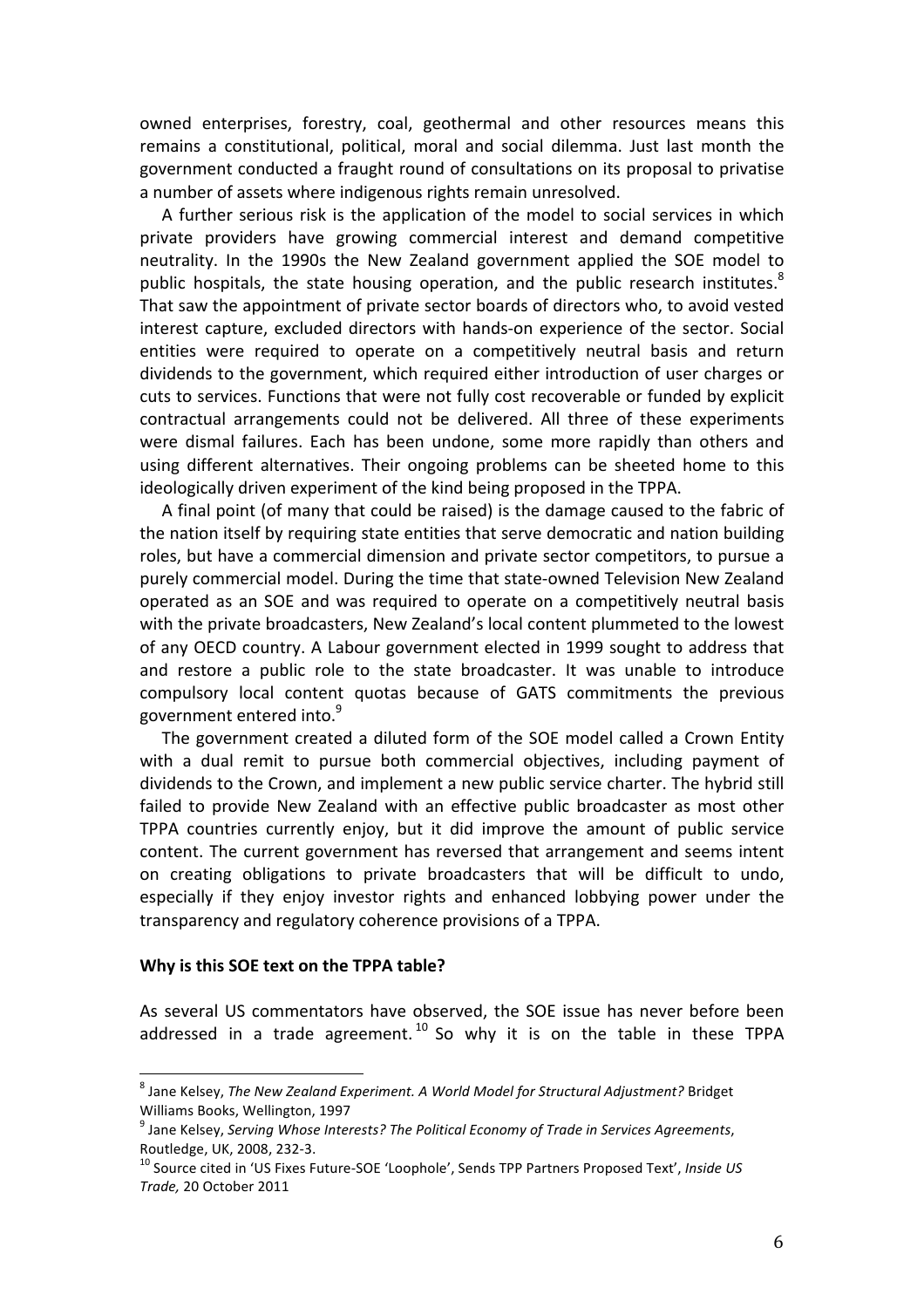negotiations? Background documents circulating in the US over the past year indicate four motivations:

(a) as part of the US strategy directed to neutralise the economic and security challenge perceived from China;

(b) to stem the ascent of state-capitalist economies and the decline of countries whose economies are organized on the free market model of capitalism by forcing the former to adopt the latter model; in the immediate TPPA context that means Singapore, Malaysia, Vietnam and Brunei, but again it ultimately targets China;

(c) to find an avenue to apply the work of the US and its corporate lobbies such as the USCOC and USCSI to advance these agendas through the Doha round at the WTO and at the OECD, and to extend the precedent established in the US Singapore Free Trade Agreement (FTA); and

(d) to ensure that the design of the chapter advances US offensive interests, whilst shielding its own policy autonomy from the disciplines.

## (a) The US's anti-China strategy

It became abundantly clear during the APEC meeting in Honolulu last November, with repeated expositions on 'America's Pacific Century', that the US is preoccupied with its decline vis-a-vis China.<sup>11</sup> The inclusion of the SOE chapter is explicitly seen as a means to rein in China's economic expansion domestically, in the US and third countries through its expansive network of state-related entities.

The genesis of the TPPA chapter, according to Senate Majority Leader Harry  $\text{Reid}^{12}$  – a Democrat – was the in-depth paper on SOEs/State Supported Enterprises circulated by the US Chamber of Commerce and Coalition of Services industries.<sup>13</sup> Two of its three main targets - China and India - were not participants in the TPPA negotiations; Vietnam was the third. Other recent statements to that effect include:

Although China is not a party to those talks, the TPP is viewed by a range of business and labor groups as an opportunity to establish strong SOE rules that could eventually form the basis for negotiation on the same issues with China.<sup>14</sup>

On-going negotiations over competition rules in the Trans-Pacific Partnership (TPP) Agreement also offer an opportunity to establish a high standard that would set the baseline for new rules to discipline subsidies to Chinese SOEs.<sup>15</sup>

 $11$  See mv analysis of this in 'Trans-Pacific Partnership as a Lynchpin of US Anti-China Strategy', http://web.me.com/jane kelsey/Jane/TPPA.html

<sup>&</sup>lt;sup>12</sup> 'Reid Urges', May 2011

<sup>&</sup>lt;sup>13</sup> "21<sup>st</sup> Century" Trade Issues: The challenges to services trade and investment from state owned/assisted enterprises, restrictions on data flows, and forced localization', 2011 Global Services Summit; Engaging with Dynamic Asian Economies, Washington DC, 20 July 2011

<sup>&</sup>lt;sup>14</sup> 'Expert: China's push to Invest Abroad May Aid Effort to Discipline SOEs', Inside US Trade, 21 July 2011

<sup>&</sup>lt;sup>15</sup> Elisabeth Drake, 'Chinese State-Owned and State-Controlled Enterprises: Policy Options for Addressing Chinese State-Owned Enterprises', Testimony before the US-China Economic Security review Commission, 15 February 2012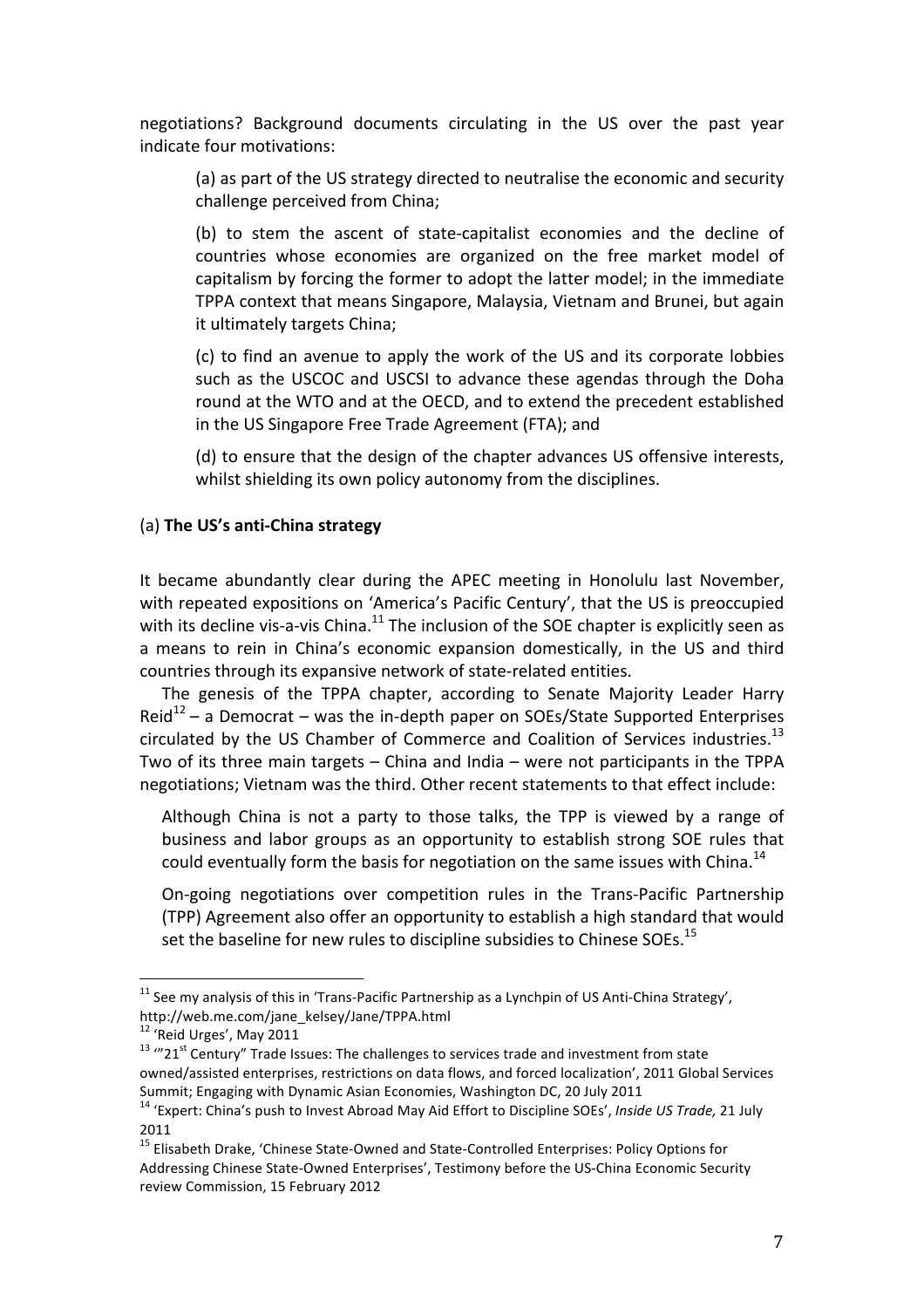While application of such rules to the Chinese marketplace would requirement agreement with the Government of China, the TPP Agreement again offers an important opportunity to develop model rules that could form the starting point for such negotiations. $^{16}$ 

Back in May 2011, US Under-Secretary of State Bob Hormats made the same point indirectly, noting the TPPA was an important forum to introduce higher competitive neutrality standards to which the US could hold others that wish to join.<sup>17</sup>

The China issue is of pivotal importance in how other countries approach the TPPA. As US Secretary of State Hilary Clinton made clear in Honolulu, and reiterated subsequently, the US concern is not simply over the commercial ramifications of China's dominance of its own domestic markets and growing international presence, but that it is shaping these markets 'to build and exercise power on behalf of the state'.<sup>18</sup> It is no surprise that the US seeks to protect its hegemonic interests; that is to be expected. However, its use of the TPPA as the vehicle to do so makes the TPPA a foreign policy issue. That raises important additional considerations when addressing the SOE chapter, as one of the spearheads for the US strategy.

First, the US appears to have no concern about negative implications of the chapter in our countries; those effects are collateral damage in a struggle between the ascendant and declining superpowers of China and the US.

Second, the use of the TPPA as a weapon against China can seriously compromise relationships between other TPPA parties and China. New Zealand's Trade Minister Tim Groser expressed concern on Radio New Zealand last month about the increasingly virulent anti-China rhetoric from the US, which he attributed to think tanks and some academics. He stated unequivocally that New Zealand would pull out of the TPPA talks if politicians in the United States used them as a vehicle to try to contain the rise of China.<sup>19</sup> As that is unequivocally stated goal of the SOE text tabled by the USTR, New Zealand has presumably drawn a red line under the proposal. Other states will doubtless share that concern on a mixture of commercial and foreign policy grounds.

#### **(b)\$Paradigm\$conflict\$between\$free\$market\$and\$state\$capitalist\$models**

There is a broader paradigm conflict that has long infused APEC, and is evident in US discussions on the TPPA, between free market models that centre on trade and investment liberalisation and state-supported models of capitalism. Several US commentaries explicitly acknowledge this conflict in relation to TPPA members Vietnam, Malaysia and Singapore,  $20$  although the model of state-supported capitalism is different from that operating in China. In particular, those promoting the OECD guidelines on SOEs as the best practice framework for SOE disciplines describe them as a set of policy recommendations to address the trade, investment

<sup>&</sup>lt;sup>16</sup> Drake, February 2012<br><sup>17</sup> 'Hormats Says US Will Use BIT Talks To Address SOE Issues With China', *Inside US Trade*, 5 May 2011<br><sup>18</sup> 'US Fixes Future-SOE 'Loophole', October 2011

 $19$  Nigel Stirling, China, the US and New Zealand', Radio NZ Insight, 12 February 2012, http://www.radionz.co.nz/national/programmes/insight/20120212

 $20$  Dewan, 2012.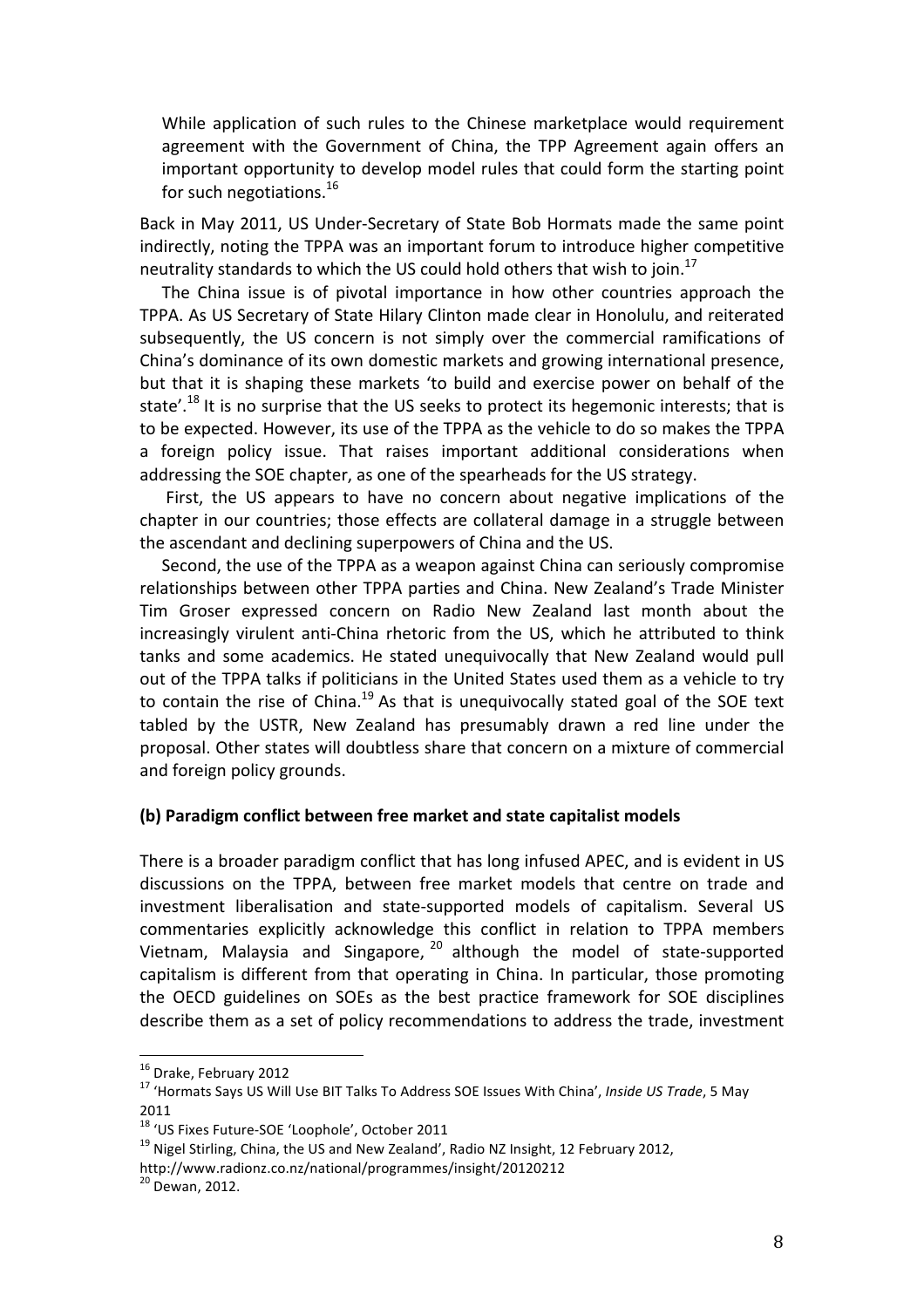and competition issues posed by state capitalism.<sup>21</sup>

The US's SOE text is directly targeting three of the TPPA countries in ways that will have serious consequences for them. This is not a 'partnership'. The impact will clearly also extend to Japan, if it ever passes the test for entry to the negotiations or seeks to accede to the final text. The government-owned Japan Post has been the subject of repeated attacks by the USTR and US banking, insurance and express delivery firms.<sup>22</sup>

### (c) Extending the agenda of the Doha round, OECD and US-Singapore FTA

US corporate interests have identified the TPPA as a vehicle through which they can push further with an agenda they have already seeded in other international fora with mixed success.

In the Doha round the US proposed tougher subsidy rules, with specific rules for SOEs that would prohibit certain government financing on non-commercial terms. That sunk with the Doha round. The US also proposed similar positions with China bilaterally, but it has made little progress.

Deputy USTR Demetrios Marantis told the Global Services Summit in mid-2011 how the US had been working with other countries in the OECD and G20 to develop disciplines on SOEs, again making specific reference to China.<sup>23</sup> The principle of 'competitive neutrality' between SOEs and private firms, which is central to the US text, was drawn from the OECD, building on its work on corporate governance. It is clear from the US commentaries that the OECD Guidelines on SOEs will be touted as best practice, if they are not explicitly referred to in the text (which of course I don't know).

Importing external 'best practice' documents into a TPPA should cause particular concern to developing countries that do not have any role in the international organisations that generate them. Developing countries were rightly outraged when the Multilateral Agreement on Investment was being negotiated in the OECD, with the spectre that rich capital exporting countries would construct an agreement that served their interests and present it to the global South as a fait accompli.

Already the regulatory coherence chapter in the TPPA cites as 'best practice' the APEC Information Notes on Good Practices for Technical Regulation 2000 and their expansion through the APEC/OECD Integrated Checklist on Regulatory Reform, which are the work primarily of Australia, New Zealand, the US and the United Kingdom.

The international standards recognised in the Agreement on Technical Barriers to Trade are explicitly required to derive from international organisations that all WTO members can join. Why should, or would, developing countries that are part of the TPPA negotiations, or other countries that are not even at the table, accept these partisan 'disciplines' as the way they should organise their state enterprises?

<sup>&</sup>lt;sup>21</sup> 'Hormats Says US Will Use BIT Talks', May 2011

 $22$ http://www.ustr.gov/countries-regions/japan-korea-apec/japan/regulatory-reform-andcompetition-policy-initiative

<sup>&</sup>lt;sup>23</sup> 'USTR using OECD Work As Guide For TPP Proposals On SOE Disciplines', Inside US Trade, 21 July 2011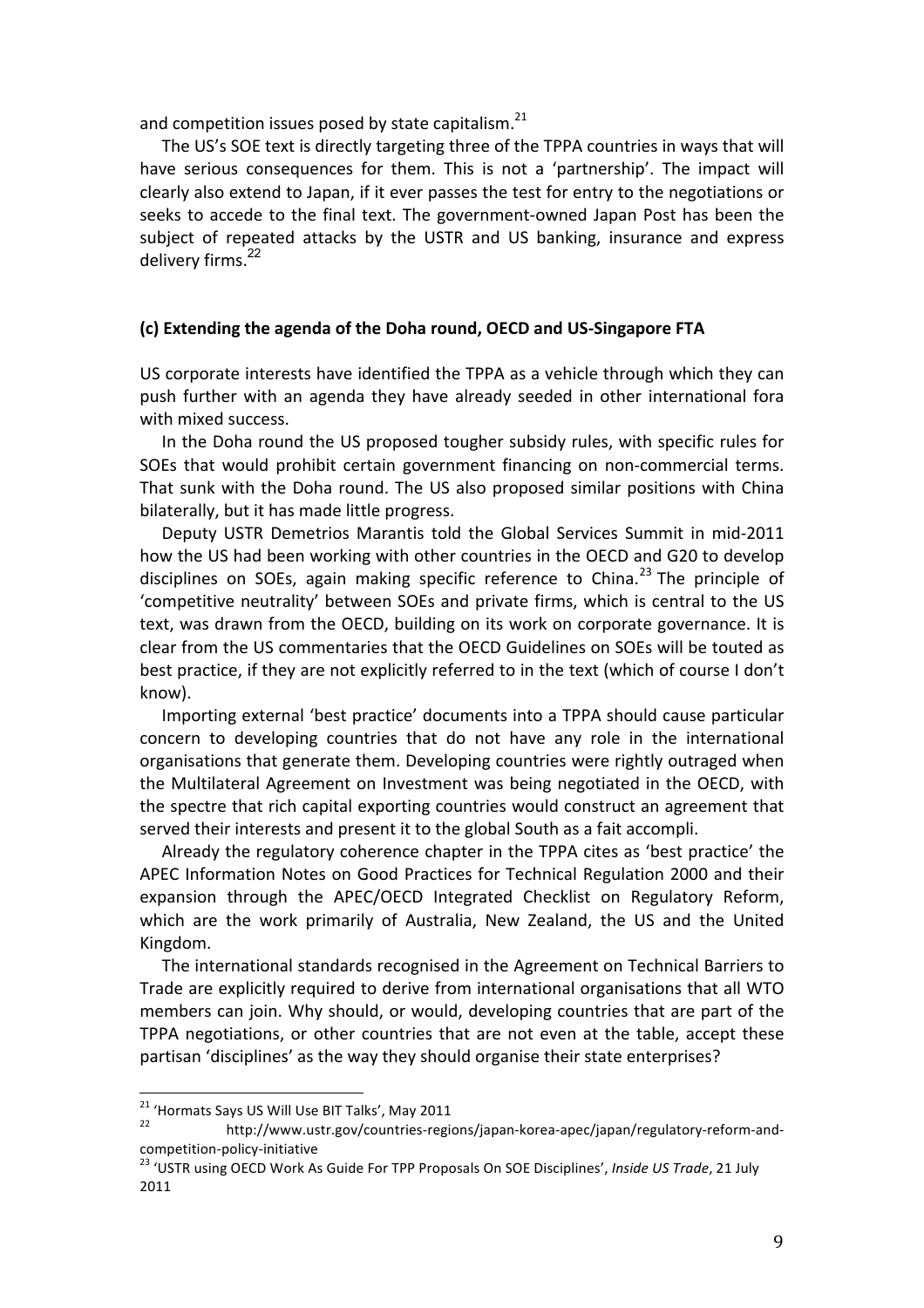The third source cited by the US is Chapter 12 of the US Singapore FTA 'Anti-Competitive Business, Designated Monopolies and Government Enterprises'. The chapter requires any Singaporean – *but not any US* – government enterprise to act 'solely in accordance with commercial considerations'. Singapore is required to

take no action or attempt in any way, directly or indirectly, to influence or direct decisions of its government enterprises, including through the exercise of any rights or interests conferring effective influence over such enterprises, except on a manner consistent with FTA provisions.

Singapore must also 'continue reducing, with a goal of substantially eliminating its aggregate ownership and other interests that confer effective influence in entities organized under the laws of Singapore'.<sup>24</sup> SOEs themselves must refrain from anticompetitive conduct, such as restraints on price, outputs, allocations of customers or exclusionary practices that substantially lessen competition.

The term 'commercial considerations', used in Article XVII GATT and the US-Singapore FTA was considered to be too weak. So the term 'competitive neutrality', used in Australia's competition policy, was preferred but packaged in a text that apparently extends beyond the Australian law.

#### **(d) US exceptionalism**

The US's SOE text is a brazen move by domestic US interests to use the TPPA to pursue their own agenda. There is no pretense of some kind of 'partnership'. The original draft of the text, influenced by the US Treasury, reflected concerns to maintain the US own capacity to respond to crises, as it had done post-2007. That was honed back to a peculiar style of US exceptionalism.

Assistant USTR Marantis said in October 2011, around the time of the Chicago round, that the US government was seeking to preserve US practices and its flexibility in future policy making, which could involve government backing for private companies that de facto created new SOEs.<sup>25</sup> Likewise, Deputy USTR Michael Punke said the proposal had to strike a balance between US offensive and defensive interests. The problem was that the flexibility would have been available to other countries as well. Hence the intervention from the US industry lobby to ensure the balance of US offensive and defensive interests gave precedence to their demands.

The appearance that US labour groups are on the same page has muddied the water. They are responding to a quite different imperative. As they face the loss of jobs through bankruptcies, redundancies and offshoring as the US model fails they are seeking to hold ground. Their objective was apparently a text that would prevent Chinese SOEs undercutting US standards within the US. That is a quite different scenario from the deal that is on the TPPA table now.

The US commentaries identify a range of entities that could be affected by an SOE

<sup>&</sup>lt;sup>24</sup> 'US Business Groups Push for New SOE Disciplines in TPP Negotiations', Inside US Trade, 24 March 2011

<sup>&</sup>lt;sup>25</sup>'Marantis: USTR To Table SOE Proposal At Lima TPP Round, But Not Labor', *Inside US Trade*, 14 Oct 2011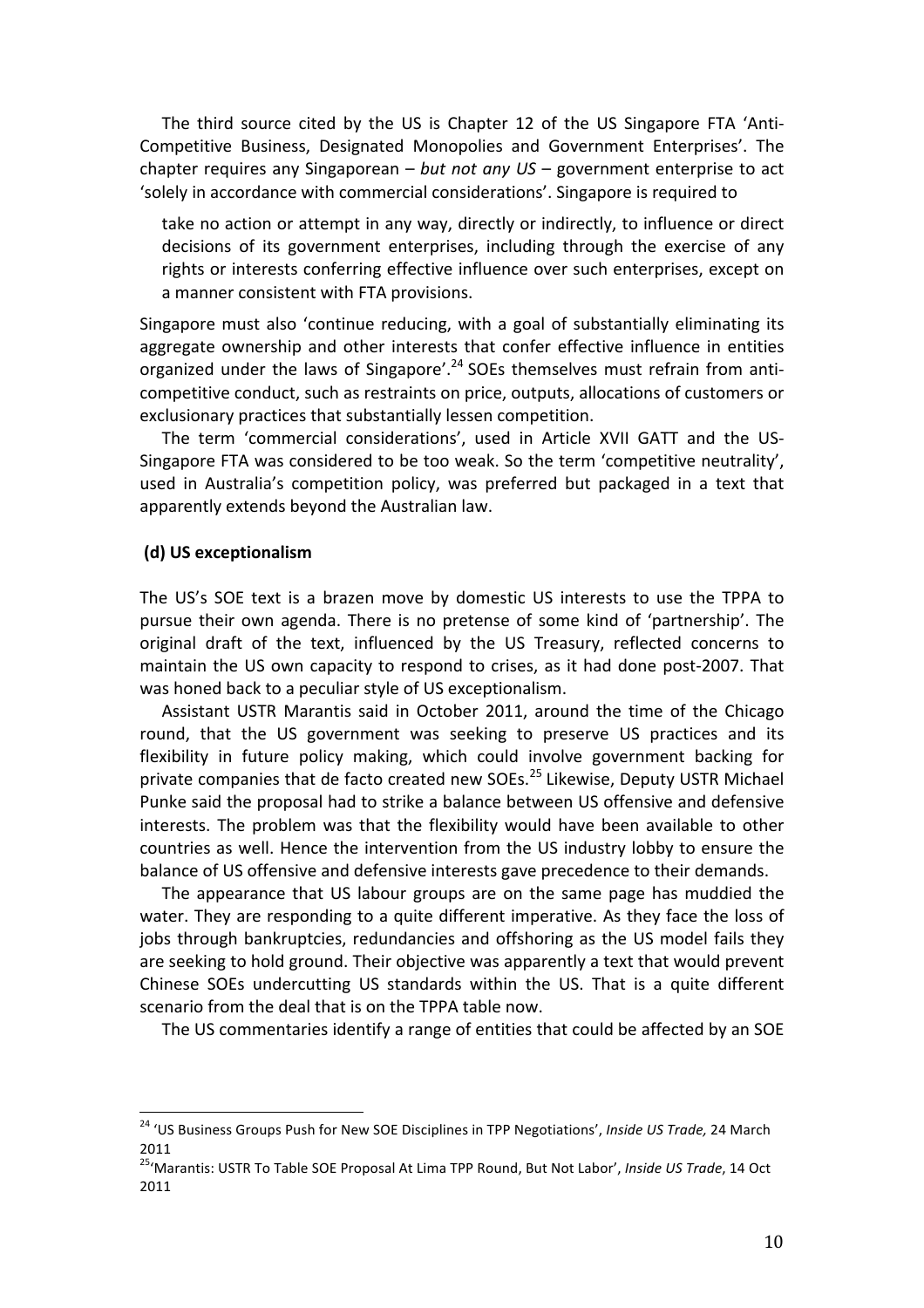chapter.<sup>26</sup> These include nationalised industrial and financial entities such as General Motors, Chrysler and AIG; government-sponsored enterprises Fannie Mae and Freddie Mac that received capital injections from the US Treasury in 2008; quasigovernmental agencies like US Postal Service, Amtrak (a Congressional Research Report 2008 said it had been classified as a quasi official agency), Tennessee Valley Authority, Pension Guarantee Benefit Corporation. One commentator speculated that Buy US provisions might also run foul of the disciplines.

Even without access to the text is it clear that there are exemptions for the measures the US took in response to the global financial crisis. It also appears that the disciplines only to central government levels, which protects the US states and those in other federal countries from coverage, but leaves unitary states with much smaller enterprises subject to the disciplines. It is suggested that other states may be able to take exemptions, but these will be limited and temporary. In practice, the US approach is an indirect form of the unilateralism that it applied to Singapore in the US Singapore FTA.<sup>27</sup>

#### **The link to privatisation**

The SOE model the US proposes that all TPPA parties (except itself?) should apply has serious flaws. In New Zealand's experience corporatisation has been used to strip away the social, regional development, skills training and other functions and ready enterprises for sale at the expense of taxpayers, workers and communities. If governments choose to pursue this model, they need to have the capacity to tailor it to their particular context and priorities and have the flexibility to undo it if it fails. Secretly negotiated constraints that tie their hands and limit their options to temporary measures in certain exceptional circumstances are irresponsible. They are also fundamentally undemocratic, depriving future citizens of the right to decide how to respond to social and market failure by abandoning that model of SOEs.

Corporatisation is the precursor to privatisation. There is an inexorable logic among champions of a limited state role in the economy that a competitively neutral state-owned enterprise that operates as if it is a private sector business belongs in private ownership. This ignores many relevant factors, including foregoing the income stream from SOEs, permanent loss of the value of the assets, and the permanent abandoning of non-commercial interests served by SOEs.

Significantly, the OECD work on SOEs arose in the context of privatisation. One US commentator suggested that criteria for showing an SOE is investing and operating for commercial and not political purposes (talking in the China context) is moving towards market-based financing of investment deals and towards a 'pathway to privatisation'.<sup>28</sup>

Government will, in turn, be constrained by other chapters of the TPPA from reversing failed privatisations. New Zealand has had a litany of such failures. We had to buy back the Railways, when asset and profit stripping by foreign owners left it

<sup>&</sup>lt;sup>26</sup> USTR Under the Gun to Generate Draft TPP Language Dealing with SOEs', *Inside US Trade*, 14 July 2011

 $27$  One commentator observed that the US would not be able to get away with this kind of unilateralism in a TPPA. 'US Business Groups', March 2011

<sup>&</sup>lt;sup>28</sup> 'USTR using OECD Code', July 2011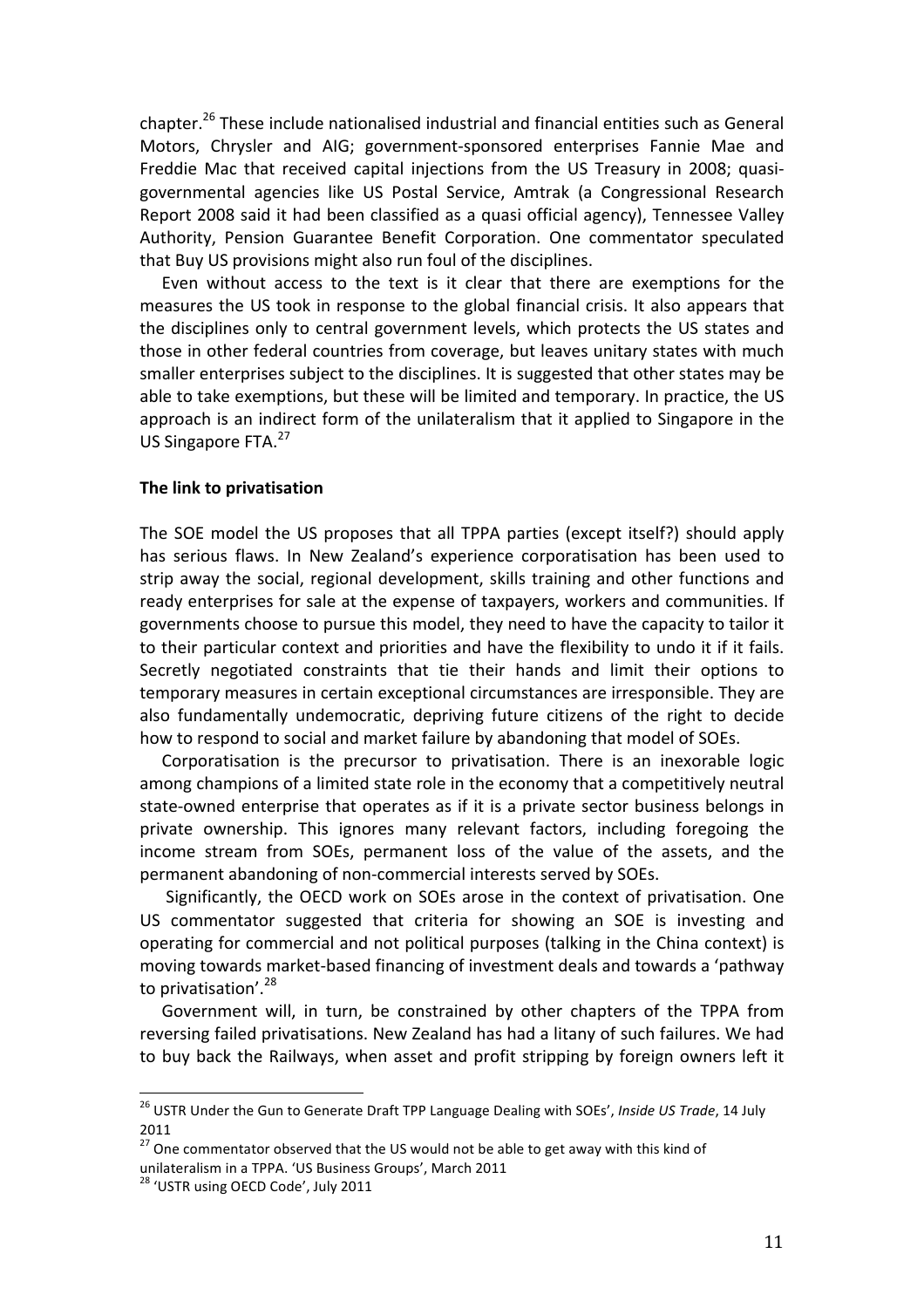barely functional. The national airline, Air New Zealand, was privatised and then nationalised to safeguard the internal passenger and freight transport networks; the current government is privatising it again. After privatization of all our banks left us at the mercy of foreign owners that did not want to service unprofitable poor customers or small town and rural communities, another government has to establish another state-owned Kiwi Bank. In another roundabout, one government put parts of the world-leading no-fault Accident Compensation scheme in private hands, another renationalised them, and the current government is privatising them again, along with electricity companies and coal SOEs, even though 80% of New Zealanders oppose further asset sales.

These are all highly political decisions. Decisions to privatise are problematic enough when they domestic decisions. That autonomy must not become subject to direct and indirect influence by other states and their corporations through the inter-locking SOE, competition, investment, transparency and regulatory coherence chapters of a TPPA. Equally, future governments need the political and regulatory autonomy to reverse nationalisations in forms other than SOEs, if and when they need to.

In conclusion, TPPA negotiators are invited to consider the following questions:

- What is the difference between a state enterprise and a state commercial enterprise?
- What threshold of shareholding will be used: 51%, any residual control over certain strategic decisions, including a golden share?
- Will disciplines extend to entities that receive preferences but are not actually government owned?
- Will they extend to SOEs from third countries operating in the party?
- What activities will the rules cover?
- Will they refer to best practice and if so, whose best practice?
- Will there be an explicit link to the OECD guidelines?
- How will exceptions be identified and according to what criteria?
- Will exceptions be time limited?
- Will exceptions be linked to criteria?
- Will exceptions be permitted only in times of crises and will the deficiencies of the 'prudential' test be repeated?
- Will there be a necessity or least burdensome test?
- Will transparency provisions entitle foreign commercial interests to be consulted or involved in such decisions?
- What reporting requirements will be imposed, how onerous will they be and what is their purpose (US commentators suggest they are the basis for bringing a dispute)?